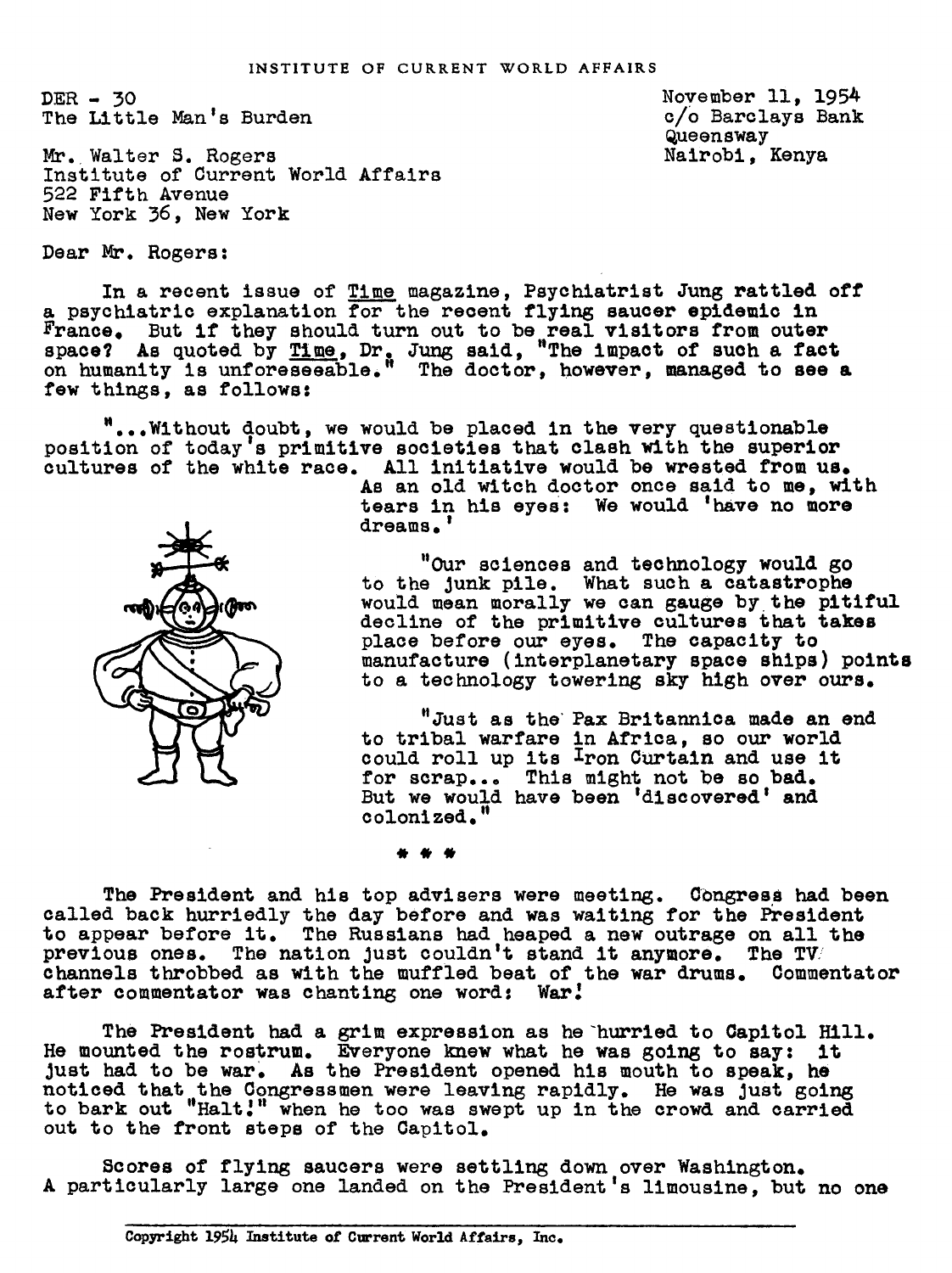$DER - 30$ 

took any notice of that. Everyone was retreating cautiously as Little Men began hopping out of the saucers. The Little Men were only three feet high and they were wearing space suits and glass-bubble helmets topped with antennas.

A military official raged for a moment when he realized that they had slipped through the radar net without having been detected. A stray egghead tried to assure the crowd that they were only experiencing a "collective vision." But then both men quieted down.

"xicdkiT," a Little Man exclaimed.

A murmer went through the crowd and they pressed closer to hear what the Little Man was saying.

"xicdkIT, he repeated in a louder voice.

Some of the people in the crowd laughed. "The little guy looks Just like one of those daffy midget clowns in the circus, a Senator declared. "Heck," everybody said, "it's just a publicity stunt for some new soap.



A policeman saw his duty. He stepped forward and told t he crowd, "Okay now, break it up. Move along." Then he grabbed the Little Nan by the shoulder and said, "I'm arrestin' ya for obstructln' traffic 'n dlsorderly C onduct."

The Little Man pulled what looked like a gun out of his belt and pointed it at the cop. There was a noise that sounded like a water pistol being squirted. The cop disappeared without even a trace of smoke.

The crowd gasped and even the President retreated a few steps.

"Now, see here," an Army officer hollered. He shouted for his aides to bring troops, call out the National Guard,

bring Jet planes, bring The Bomb, if need be. The Little Man let him have it, too. The officer vanished.

"xicdkiT," the Little Man said firmly.

The crowd broke in panic.  $"I'''$  gettin' outta here," everybody said. Even the President ran home and when he got there, he locked all the doors and windows. More Little Men hopped out of the saucers.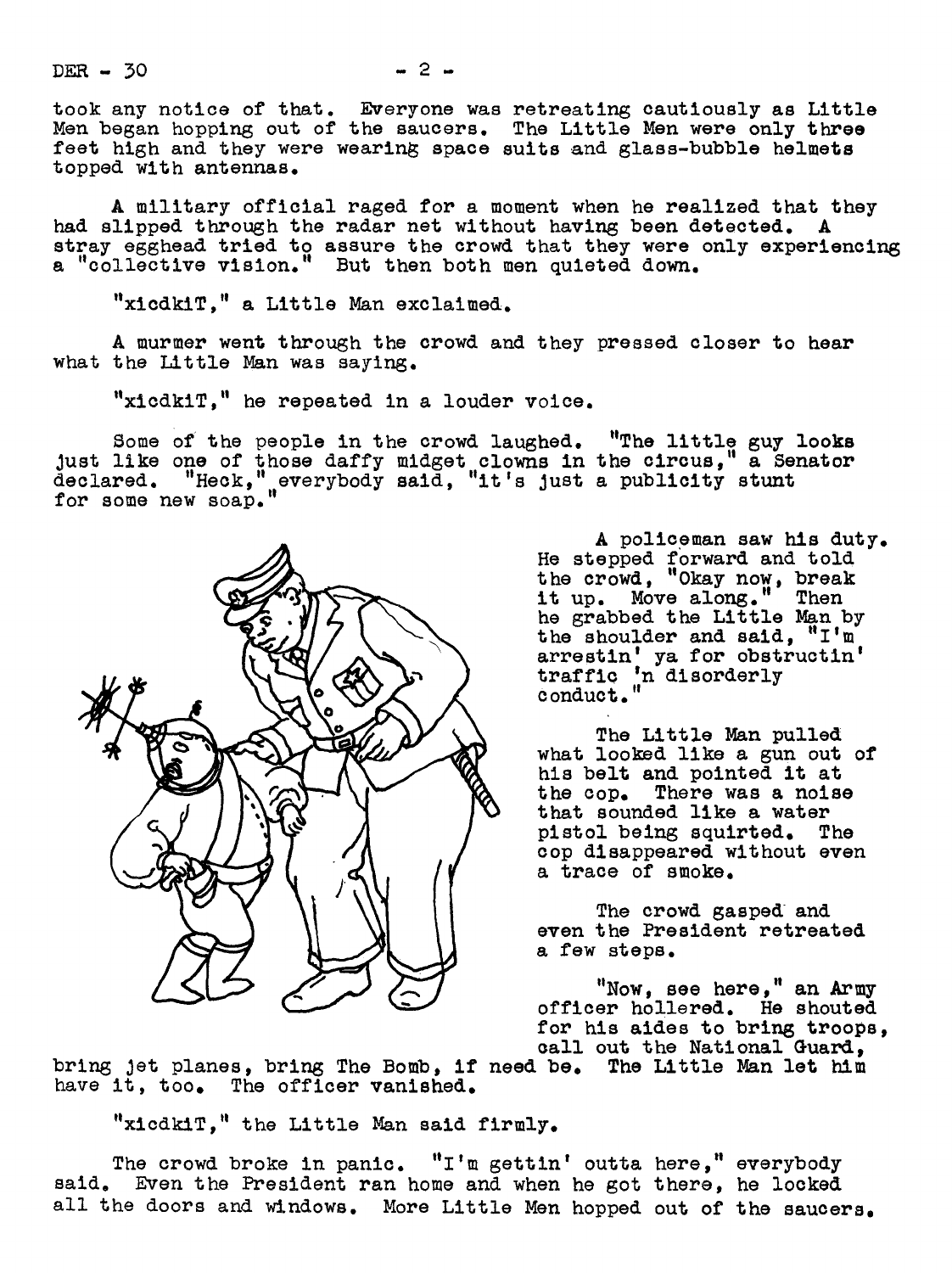"xicdkiT," they all exclaimed Jubilantly. Boon there were hundreds swarming around Capitol Hill. They kept pointing at the Capitol building. Those Earthlings who watched from a distance thought that the Little Men were laughing at it.

A few hours later, the Little Men, brandishing their weapons, rounded up a dozen Earthlings including the President and took them to a saucer. Nobody wanted to go, but they were afraid they would be evaporated if they refused. Some were comic book enthusiasts and they knew a ray gun when they saw one.

Inside the saucer, one of the Little Men addressed them in English. "For many eras of time we have contemplated declaring a Protectorate over Earth," he said. "I am now privileged to tell you that we have taken possession of Earth in the name of xicdkiT. He is our leader. As you would say, he is our President.

"We are here to protect you. Any resistance on your part to our protection would be futile. You have had your lesson this morning. You now know what happens to those who go against our will. There should be no need for any further ill-considered actions on your part. Do I make myself clear?"



The President said "Well, yes, but maybe you didn|t know it, but we were just going to declare war on the Russians. The Little Man drummed his fingers on his desk. The President stooped down and peered into the Little Man's glass bubble and saw that the Little Man had a pained expression on his face.

"We have abolished Earthling warfare." the Little Man said at last. "There will be no war between you and the Russians. We see no reason for allowing you simple people to fight among yourselves. Our representatives who landed in Moscow this morning have made it

abundantly clear to those Earthlings as well. I think you realize the wisdom of not going against our wishes in this respect. Am I understood?"

The President said, "Well, but what about our battleships and our bombs?"

The Little Man put on the same pained expression. "We are taking those things away from you," he said. "You won't need them anymore now that our peace has come to Earth. Do you understand?"

The President frowned. "Well, yes," he said. "But wait. Just one more thing. Where are you fellers from, anyway? Mars?"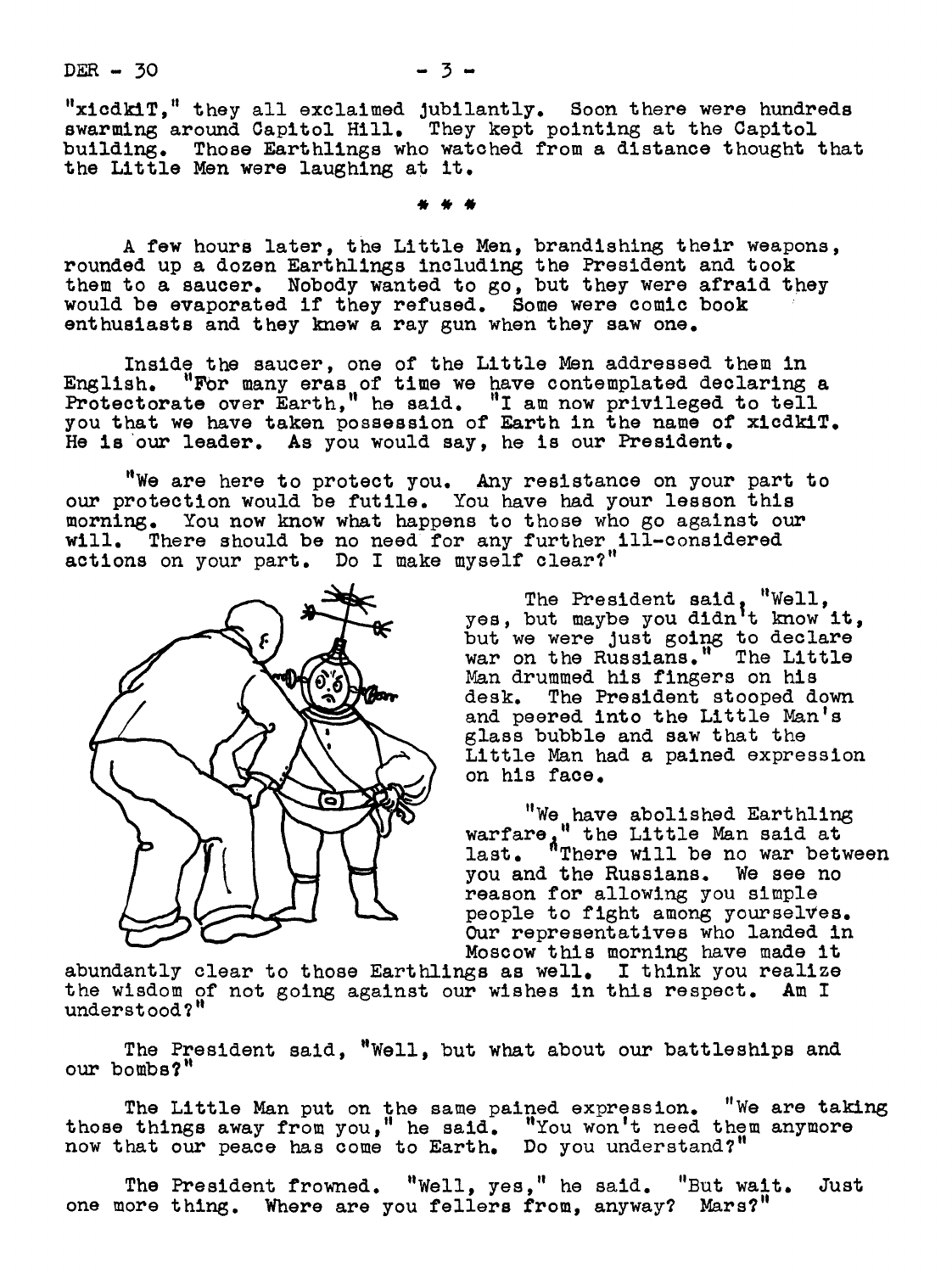$DER - 30$   $- 4 -$ 

The Little Men all burst into hilarious laughter. "What quaint ideas you have," the spokesman said when he finally stopped laughing.<br>"Heavens no---we're from pciapdpgR. Mars is just another one of our Protectorates.

The meeting being over, the President thought he should shake hands with the Little Man. When he extended his hand, all the Little Men burst into laughter once more. "What quaint customs you have," the spokesman said, brushing aside the President's hand. His aides hustled the President and the others out.

"Well, they're something like us," said one of the Earthlings who had attended the saucer conference.

"But where are they from?" one man asked.

"The little fellow told us, but you know me---I'm never any good at pronouncin' foreign names.

"But what do we do now?"

"I dunno. What can we do? Just do what we're told, I guess."

"But, but, how can they even exist?"

There was a loud thud in Washington the next day. The Little Men tipped over the Washington Monument. "A'pagan monument, a relic of your barbarous past," one Little Man explained. "You must forget these foolish things and advance now along pciapdpgR lines."

A retired general in New York declared that the Little Men were un-American. He gathered his aides around him and started out to do battle. When he got to the door of his hotel, he saw that the Little Men were busy toppling the Empire State Building. He retreated to his room.

People began venturing outside their homes after a few days for a look at the strangers. The Little Men collared a couple of the inquisitive Earthllngs.

"We need you to do some work for us," the Little Men said.

"But, but, we've got our own work to do," the Earthlings protested.

The Little Men were exasperated at such impudence and gave them a couple of smart cuffs on the ear. Then they told the Earthlings, "Get on with the job and quit agitating." They put them to work sweeping out saucers.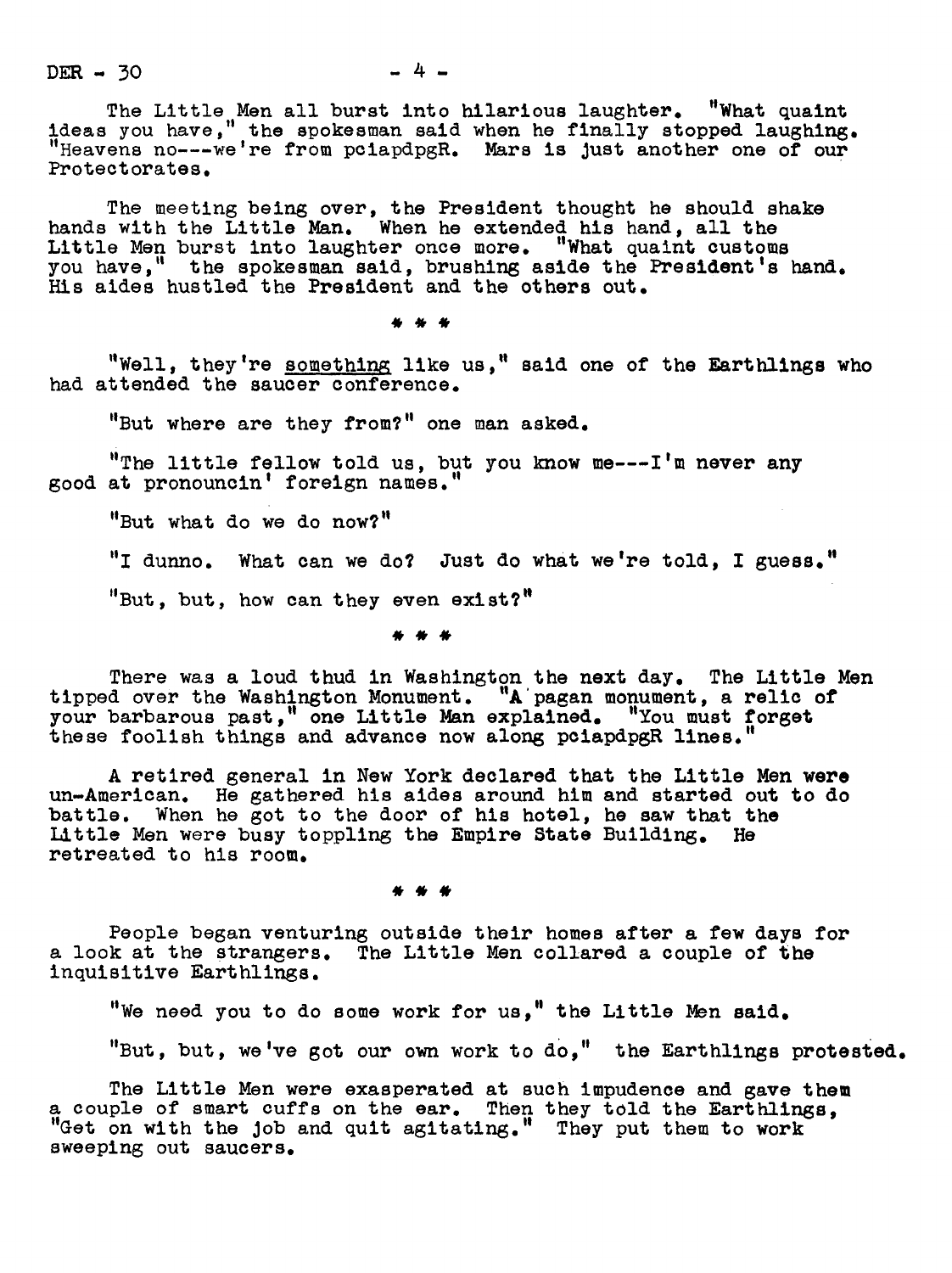$DER - 30$  - 5 -

"We'll pay you 10 copaicuapK a week," the Little Men said. Nobody knew what a copaicuapE was, but no one dared ask.

The Little Men got some machines out of the flying saucers and took them over to where the Washington Monument once stood. One Little Man pushed the machine around the ground.

"It's a Vegetable Machine," a Little Man explained. In a few minutes, strange plants were pushing up from the ground, each bearing strange vegetables.

 $"That's our food."$  a Little Man exclaimed with  $pride$ ,  $pointing$ to the vegetables.

"Yes." said the Earthlings, "but that's our land."

The Little Men smiled one of their superior smiles and said, "You don't know how to use the land properly. Havn't you ever heard of right by virtue of superior utilization? No, we didn't think you had."

"But..." the Earthlings protested.

The Little Men gave them a Book to hush them up.

"What's this?" the Earthlings said.

"It's our Bible," the Little Men replied. "After you've studied it, you can be a rtospdicJ just like us.

. . .

The Senate met the next day. The meeting was called to order and someone said, "Now, let's see, where were we now?"

One Senator got up and said, "What the hell. Why bother?" Everybody said, "Yes, what the hell, why bother?" So the Senate adjourned without even setting a date for another meeting.

It was learned later that the same thing happened in the British Parliament and in the House of The Heroes of the Soviet Union. Even Pandit Nehru had nothing to say that day.

The Little Men next demolished the Capitol, the White House and all the other public buildings in Washington. They turned their ray guns on them and they all disappeared.

Then they built their own buildings. It took them only four and a half minutes to construct them. The Earthlings watched in amazement. They were the tallest buildings the Earthlings had ever seen. In fact, no one could see to the top of them.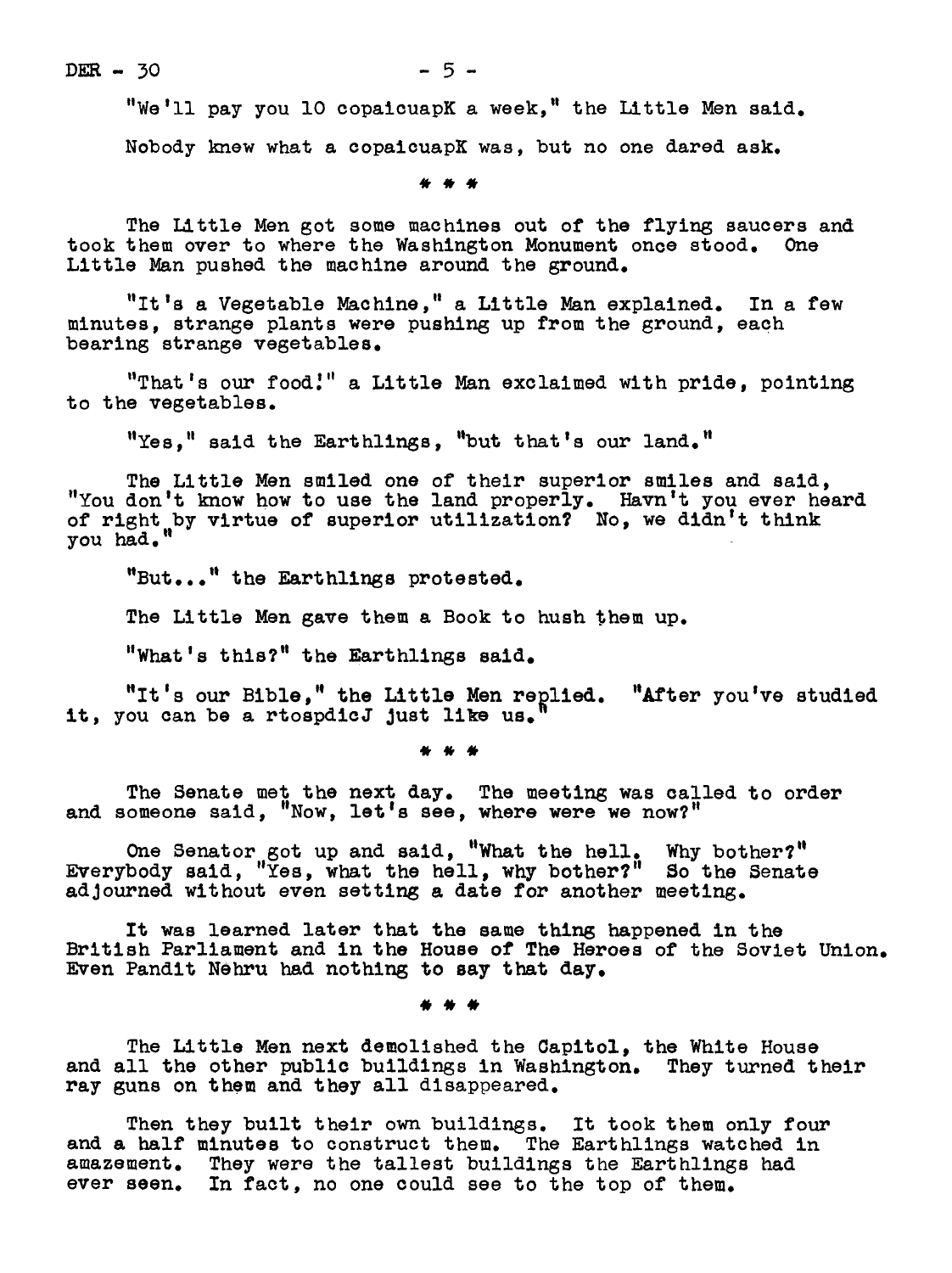$DER - 30 - 6 -$ 

The Job completed, a Little Man addressed the crowd.. "Now that pclapdpgR administration has been established on Earth, we will expect each of you to pay two copaicuapK a week," the Little Man said.

'"What for?" the Earthlin8s asked.

"Why, for taxes, of course. Who else should pay for the benefits you will receive under our administratlen?" the Little Nan said.

One pretty smart lawyer thought for a minute and then he said, "Say, fellers, can I pay in dollars instead? That'll be all right, won't it? Won't it, fellers?"

The Little Men roared with laughter.

"No---what would we want dollars for?" a Little Man said. "Dollars, pounds, rubles, rupees---all of them are finished. We are introducing the copaicuapK economy to Earth."

"But," the Earthlings said, "where do we get copaicuapKs?"

"By working," the Little Man replied with firm conviction.

"But we are working. At least most of us are working," the Eart hlings protested.

The Little Man cleared his throat. "We mean working for <u>us</u>," he said. "It's for your own good, but you are too stupid to realize that. It is our duty to civilize you. How can we civilize you if you never come into contact with us? What better contact is there than your working for us?"

"But..." a few Earthlings said. They knew, though, that there was no use arguing once the Little Men had made up their minds. So the Earthlings went to work (under proper Little Man supervision). sweeping out flying saucers, polishing glass-bubble helmets, pushing the Vegetable Machine around the land that used to hold the Washington Monument and building Saucer Ports for the streams of new saucers that kept arriving from pclapdpgR every day.

Yet still there were a lot of slackers. So the Little Men Jacked up the tax to four copalcuapK a week. Then everybody had to become civilized. The Little Men had by this time established The Club in one of their towers. They would peer out the window occasionally and shout to the working Earthlings: "It's for your own good.'"

One of the Little Men wrote a report to the Colonial Office back in pciapdpgR. He said, "The natives here are beir weaned from their indolent ways. We are laying the foundations for a modern state in this incredibly primitive place. Of course it will take at least 1,O00 eras for them to catch up to us.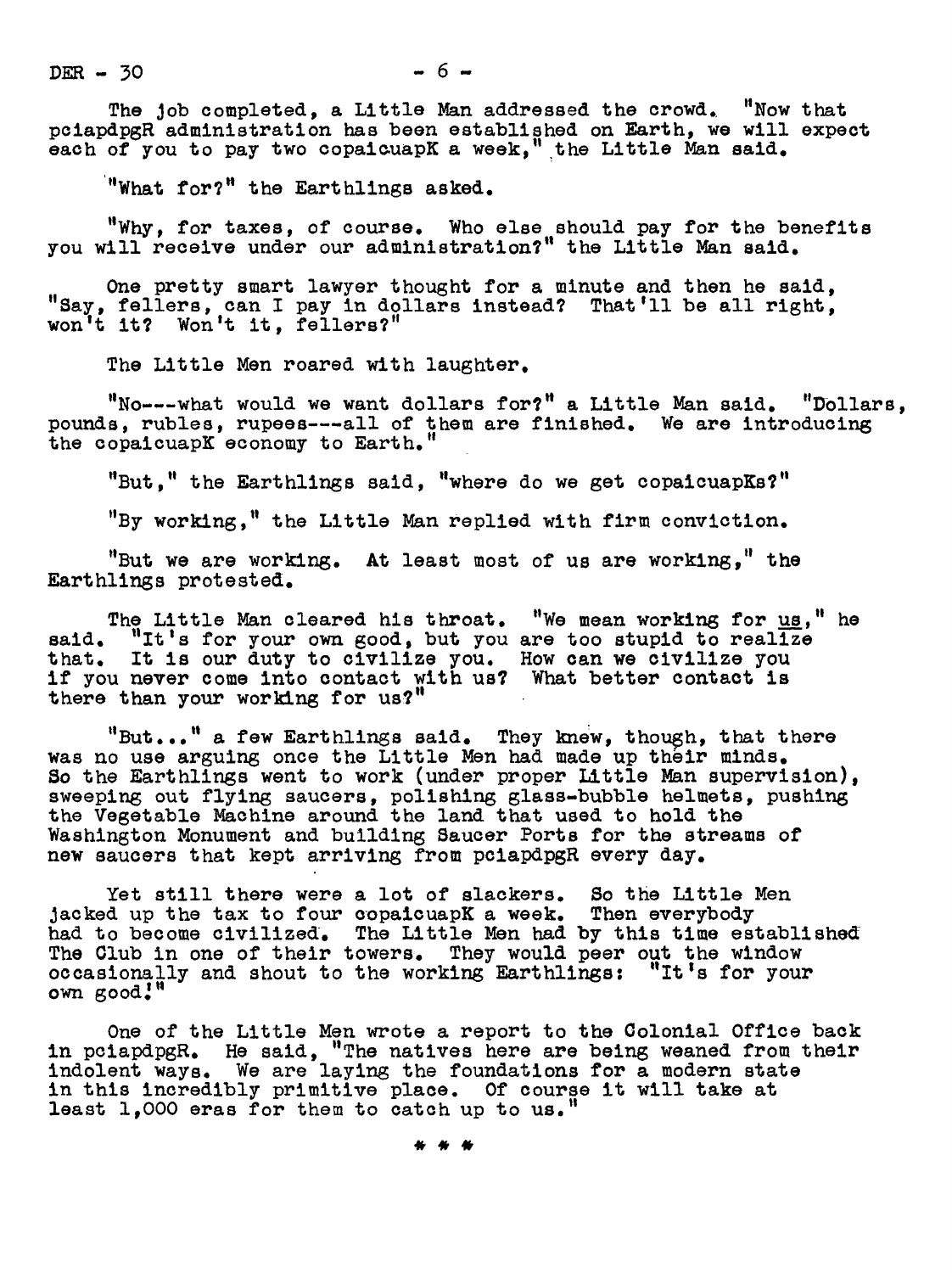DER  $-30$   $-7$   $-$ 

The President was called to the Little Men's headquarters tower where the Capitol had once stood. All the way there he kept tellin himself that he was going to stand up for Earthling rights during his talk with the Little Men.

But then he lost his composure. He became rattled as soon as he stepped into the tower. He thought he must have entered an elevator. But then he realized that no doors had opened or shut. He had Just zoomed suddenly to the umpteenth floor. The Little Men laughed at his confusion and he felt embarrassed. They kept him waiting a long time.

"We're not going to dismiss you from your position," they finally told him. "Our policy is to work through the indigenous institutions. We are not going to tolerate a repetition of the difficulties that ensued when we declared our Protectorate over Mars. We ignored the indigenous institutions there and tried to impose our superior way of life at once. It did not work.

"You will be retained. But, of course, you realize that we, as your Protectors, cannot tolerate any untoward behavior on your part. our Thought Machine will be tuned into your (hah) mental frequency all the time. Should you entertain improper ideas, you will of course be deposed. Is that clear?"

The President said, "Well, yes, I guess so. However there's<br>something I want to tell you fellers..." The President didn't get a chance to tell them, though, because they zoomed him back to the ground floor by the same old confusing elevator. Or was it an elevator?

The Prime Ministers, Dictators, Kings and all other rulers on Earth had the same experience that day.

The next morning, the President called Congress into special session. Everybody was pretty scared. They didn't know what to do. But then a Little Man arrived and sat on the President's right shoulder. With the Little Man barking advice into the President's ear, a bill was pushed through raising the tax to six copaicuapK. a week. "They're Just like the Democrats," the Republicans muttered.

All of the other Parliaments and Congresses in the world did the same that day.

The young Earthlings had been Just as scared as the oldsters at first. But as time went on their fear of the Little Men changed to curiosity.

The young boys had by this time thrown away their bicycles and their electric trains and model airplanes.. No one bothered to travel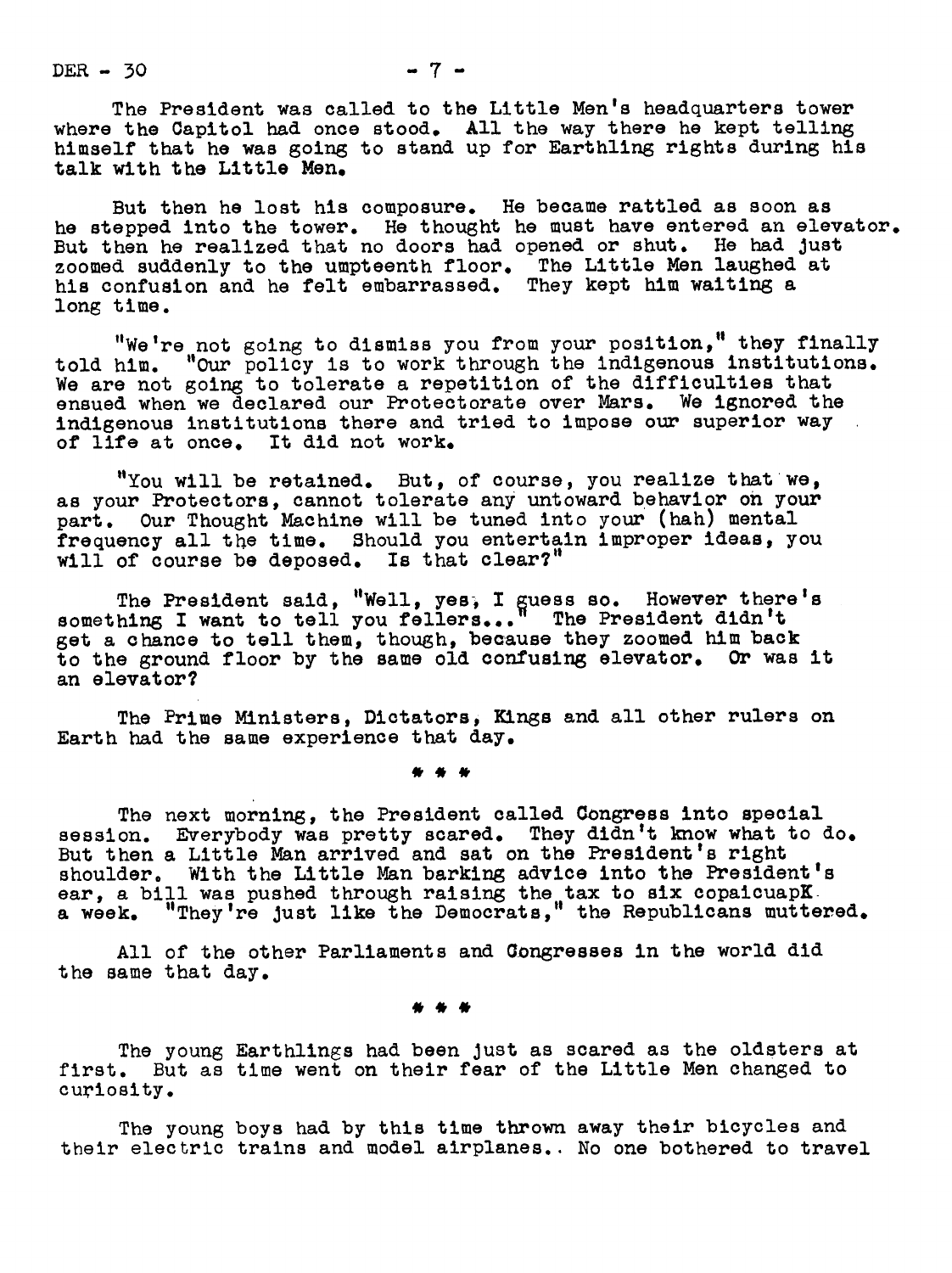$DER - 30 - 8 -$ 

those ways anymore now that the Little Men had inaugurated saucer travel to all parts of Earth, at two copaicuapK per hundred miles or fraction thereof.

In fact, Earth customs fell into abeyance to such a degree that when the first anthropologists arrived from pciapdpgR, the Earthlings had difficulty answering their persistent questions.

"Now, before we came here, what sort of powers did your President have?" the pciapdpgR anthropologists would say.

The youngsters would Just shrug their shoulders. The oldsters would frown and scratch their heads and say, "Now, let's see, what sort of powers did he have?" They couldn't remember, but the pciapdpgR anthropologists kept on asking anyway. So finally the Earthlings wised up and started giving the anthropologists any old answer that came to their heads, Just to hush them up.

The young Earthlings were eager to get Jobs sweeping up and washing down saucers. Once inside the saucers, the young Earthlings would stare in awe at the internal mechanisms. It was all so wonderful: The machinery was all in one little glass bottle.

The Little Men gave the Earthlings a smart cuff on the ear now<br>and then when they broke something. "The Earthlings are so exasperatingly clumsy," the Little Men would tell each other. "They're so stupid. Why, they've just been dragged out of the atomic age and put down all at once in the middle of the wqpdixB age.

But the young Earthlings kept on learning more about the saucers and eventually some of them knew enough to be able to fly them and repair them.

The young Earthlings had by this time become strangers to the older generation. The oldsters couldn't understand the glib terminology that the young men used in talking shop about saucer repair work. "I tried to fix it by adjusting the apaidpzicJ, but it was no use. It needed a new apdivhapdX," the young men used to say and the oldsters would say, "Huh? What was that you said?"<br>"Please " the young men would say icily "You wouldn't underst "Please," the young men would say icily. "You wouldn't understand."

The young men threw away their Earth clothes and made space suits and glass-bubble helmets for themselves. Then they would boast to the old folks of how they knew all about the Little Men and how they had even eaten the strange vegetables grown by the Vegetable Machine.

"But didn't it make you sick? Didn't it kill you?" the old folks. would say.

"Please," the young men would say icily. "You wouldn't understand."

One day a young Earthling felt very proud of himself. He had just graduated from the Saucer Pilots' School that the Little Men had opened for promising young Earthlings. He was a very civilized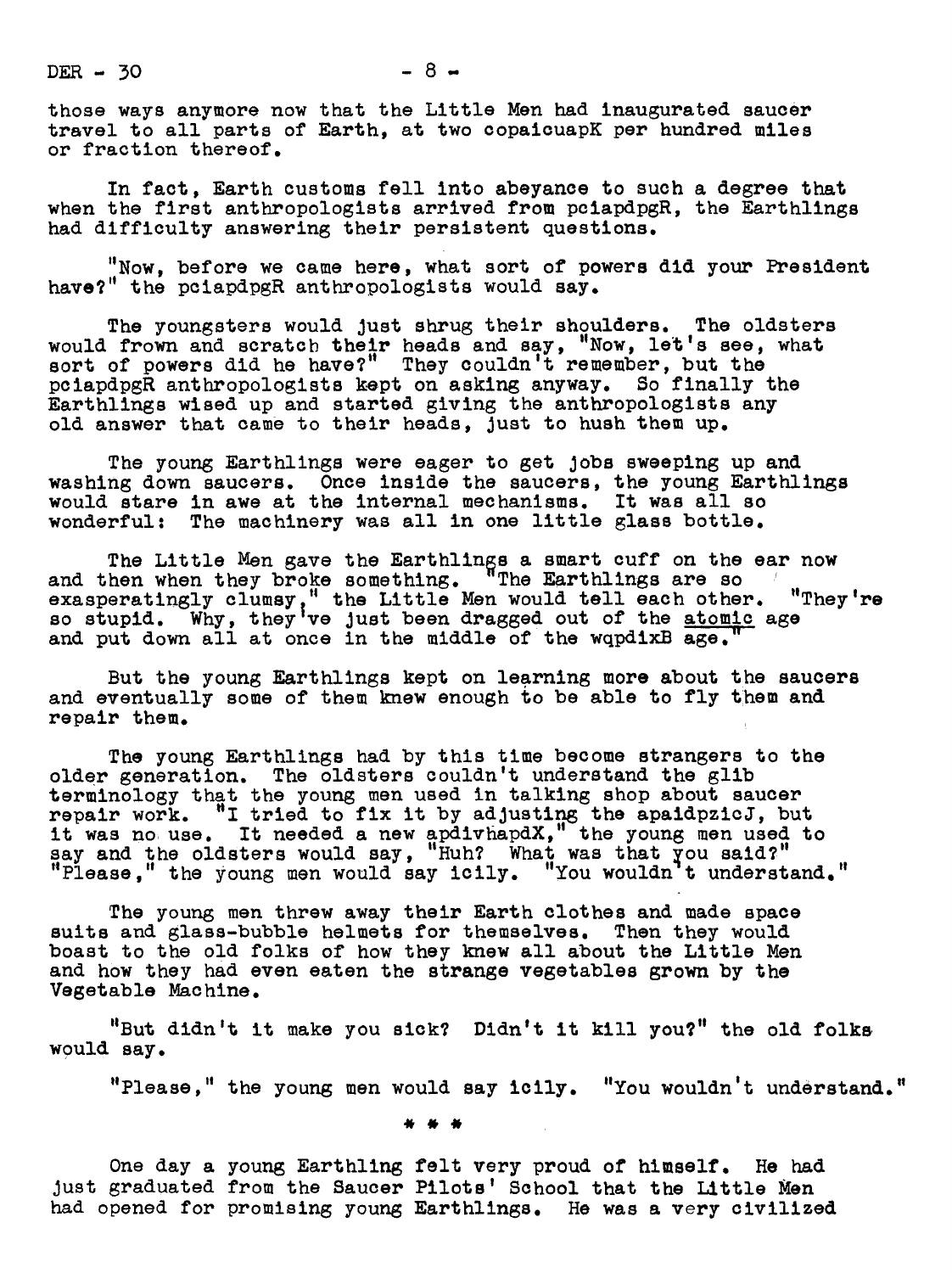Earthling indeed. He had mastered the language of the Little Men and had even adopted the rtospdicJ religion. He decided it was time he presented himself at The Club of

the Little Men.

But when he got there, he found that the Little Men had anticipated his move. He was confronted by a sign that said:

"NO ONE OVER THREE FEET IN HEIGHT ALLOWED."

**The young E** Earthling went home and brooded. As time went on, other promising young Earthlings had the same experience with the Height Bar. "There's nothing wrong with us except for one thing," they told each other. "We're the wrong height.

The Little Men, sitting in The Club, told each other: "It's too bad of course, but we've got our racial integrity to protect. Would you want your daughter to marry an Earthling? Imagine having grandchildren four or five feet high.'"

For a while, a few Earthlings did a flourishing business selling bottles of a solution guaranteed to make one shorter. Large numbers of Earthlings bought the medicine but, drink as many bottles as they would, they found they still looked like Earthlings.

Finally one young Earthling said, "All right, then. We don't want what they've got to offer after all. The heck with them. Their way of life is no good anyway. We'll go back to our old ways.

They knew, though, that they didn't want to go back all the way. They wanted to keep flying saucers and ray guns and things like that. But they would get rid of the Little Men.

"Throw them out.'" the cry went up. The Earthlings had learned a lot and they thought they didn't need the Little Men anymore. They knew how to fly the saucers, they told each other confidently. What they didn't tell each other was that no one knew how to build a new one. But that made no difference: they would establish an Independent Earth.

It was necessary to capture the support of the Earthling masses, but that wasn't too difficult. "Earth for Earthlings," the young men started saying. "Yes, Earth for Earthlings," the masses were soon saying. Somebody remembered the Washington Monument and said, "They<br>stole our land." Soon even those Earthlings who had been Russians stole our land." Soon even those Earthlings who had been Russians and Englishmen were saying, "Yes, they stole our land."

The masses had other reasons as well for wanting to get rid of the Little Men. For example, those in what had been America pined for the old days, when they used to sit in front of their television